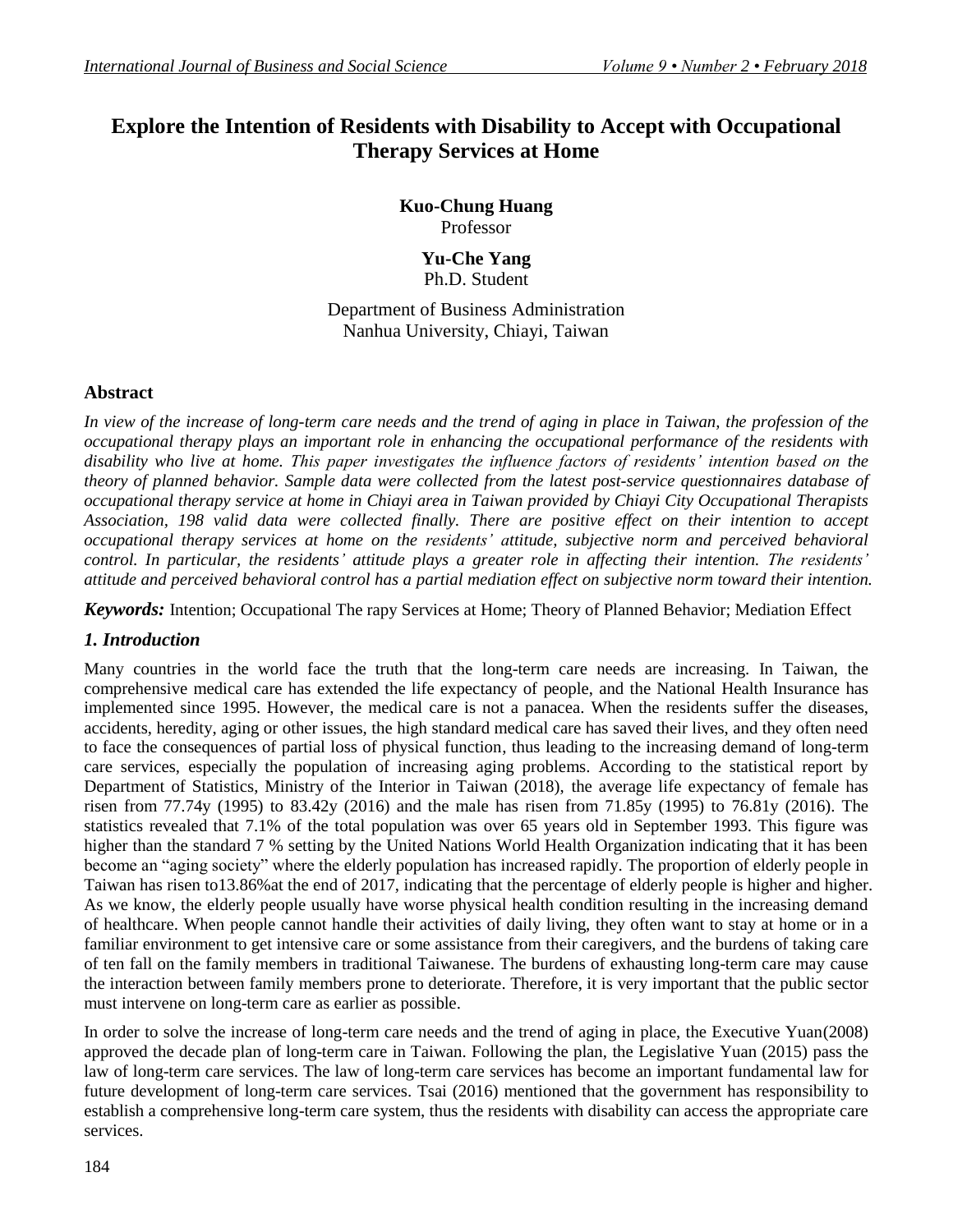According to the decade plan of long-term care, local governments have to build the long-term care management center monitored by the central government. The job of care manager working on the long-term care management center is to manage every individual case. The qualification of care manager is at least experienced in one of nurse, social worker, nutritionist, physical therapist and occupational therapist. As a resident asking for care demand at home, the care manager must provide assessment services at home to identify what kind of resident's care is needed, to transfer the residents to the suitable professional groups and to regulate the quality of the services (Wen, 2011). According to the resident's social welfare identity, some residents need to pay some money for professional services fees and transportation expenses. The percentage of the services fees for low-income households are fully subsidized. The middle-low income households should pay 10%transportation expenses, but the professional services fees are fully subsidized. The general households should pay 10% professional services and fully transportation expenses (Department of Long-Term Care Management Center, Chiayi City Government, Taiwan, 2017)

The professions of the occupational therapy play an important role in the long-term care services. Occupational therapists can provide services at home or community. Occupational therapists mainly apply occupational science, theory and activities analysis to understand which factor influence the residents' occupational performance. Then, provide the residents with treatment plan include functional training, environmental barriers medication, guidance of using assistive devices and education caregivers. Occupational therapists make force to encourage the residents to participate in purposeful activities in order to learn the adaptive skills from the activities to improve their physiological and psychological functions and thus improve the quality of life (Chapparo & Rankab, 1997; Lai et al., 2009).The Chiayi City Occupational Therapists Association is comprised of a group of the occupational therapists who with professional licenses and is one of the long-term care services providers in Chiayi area in Taiwan, and was commissioned by the long-term care management center to provide the occupational therapy services at home to residents who live in Chiayiarea, Rajagopaland Raquel (2015) indicated that consumer's consumptive experience would influence the future consumer"s intention. When a person"s intention is high, he or she is more willing and tends to exert a greater effort to perform the behavior. The same, if the residents realize the occupational therapy services at home are good for them. They would has more intention to accept the services. For this reason, Chiayi City Occupational Therapists Association implement the post- service questionnaires to understand what the factors influence the residents" intention to accept the occupational therapy services at home.

Theory of Plan Behavior proposed by Ajzenin 1985. This theory evolved from the Theory of Reasoned Action proposed by Fishbein and Ajzen in 1975 and is mainly used to predict and understand the behavior of human beings. It is widely used in consumer behavior, health care and other aspects of research. Theory of Planned Behavior indicated that the intention of behavior will be affected by the three variables include attitude, subjective norms and perceptual behavior control, that is, individual's intention to act influence by three factors. Is there any benefit to me in doing this? Does the opinion of others affect my intention to enforce? Am I able to do it? The purpose of this study are based on the Theory of Planned Behavior to investigate the resident"s intention with occupational therapy services at home providing by Chiayi City Occupational Therapists Association and to analyze the relationships of attitude, subjective norm and perceived behavioral control toward the intention.

### *2. Literature Review*

### **2.1Aging in Place**

Pastalan (1990)elaborated the concept of aging in place refers to being able to persist in one"s current residence even when faced with increasing need for support due to life changes, such as declining physical health condition, widower hood, or loss of income. Many people work hard for a lifetime to find a place to settle down, rest, decorate it, make it to be one of the most comfortable places in the world and allow their family members to stay, rest, grow and heal. There is no doubt that when a person with disability, to stay in the familiar home is the first choice. Lee (2008) indicated that most elderly people prefer to stay in the same community or the same home as if it is a self-determined home environment. Since many homebound elderly people have multiple medical conditions, Vu et al.(2013) pointed out that executive function might be critical in managing their medical conditions. Iecovich (2014) reported that a common strategy to deal with the complex, varied, and growing needs of elderly population is aging in place. Therefore, in order to improve or maintain the residents" physiological and psychological functions, it is very important to help the residents to get the medical care services or consultation service at home.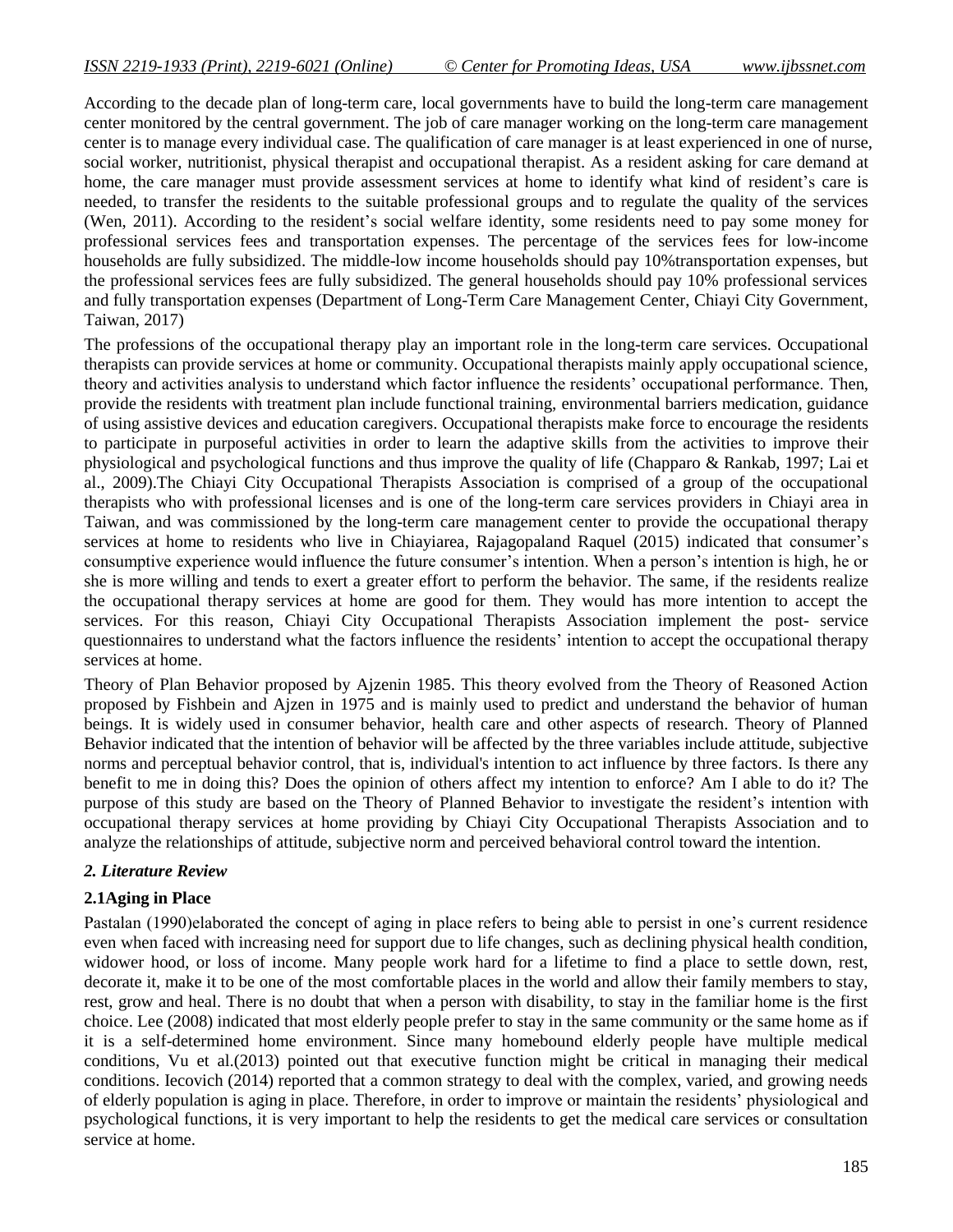# **2.2 Occupational Therapy Services at Home**

To adapt the trend of aging in place, the professions of the occupational therapy play an important rolein longterm care services and the trend of the global concept of the aging inplace. In order to achieve the "independence of a person", occupational therapists assist the residents to be independent in activities of daily living and successfully return to their community, family, workplace, regain the high quality of life, and to make decisions by themselves (Cheng et al., 2001). In recent years, there were many research topics about occupational therapy services at home. Partial studies identifying what the influence of the diseases to the residents' activities of daily living and offer the suggestions for occupational therapists to set the optimal aims of the occupational therapy servicesat home (Bontje et al., 2012; Park et al., 2015). Some studies indicated the disadvantages of the residents with homebound and thought the occupational therapists provide the suitable occupational therapy programs to the residents and encourage the residents participate in purposeful activities can improve the homebound (Mountain & Craig, 2011; Yuen et al., 2011; Ishibashi et al., 2013; Sampaio & Ito, 2013; Lee et al., 2014; Musich et al., 2015).Others studies reported the benefit of living home and though the occupational therapy provide the home medical care services and the home modification evaluation services to residents with disability who living in their home, the quality of life can be improve (de Jonge et al., 2011;Aplin, de Jonge D & Gustafsson, 2015).From the above studies have shown that occupational therapy services at home has clinical benefits to the residents with disability.

# **2.3 Theory of Planned Behavior**

The Theory of Planned Behavior has designed to forecast and clarify human behavior in particular situations (Ajzen, 1991). In the Theory of Planned Behavior, "Intention" refers to the individuals" tendency to perform the behavior they want to do. The higher the individuals' intention is, the more they have willing to make a greater attempt to behave (Fishbein & Ajzen, 1975). "Attitude" isthe preferred degree assessed for a particular behavior. "Subjective norm" is a person"s judgment about general social pressure regarding to a behavior. "Perceived behavioral control" is the degree to which a person has an easy or difficult evaluation of a given behavior (Ajzen, 1991). In this study, the "Attitude" defined as to examine cognition and evaluation of a resident with disability about the service benefit, professionalism and affection of accepting occupational therapy services at home. The "Subjective norm" defined as to examine a resident with disability support received from family members, friends and others who will affect the resident's intention for accepting occupational therapy services at home. The "Perceived behavioral control" defined as to examine a resident with disability in cognition regarding to the physical dysfunction, dependence in activities of daily living and other anticipated impediments. The "Intention" defined as a resident with higher behavioral intention would still choose to accept occupational therapy services at home and recommend the benefits of accepting occupational therapy services at home to someone in need.

# *3. Methodology*

# **3.1. Research Model and Hypotheses**

The research model considered in the present study was shown in figure 1.



**Figure 1: Research Model.**

According to the research model as given in figure 1, there were five hypotheses considered as follows: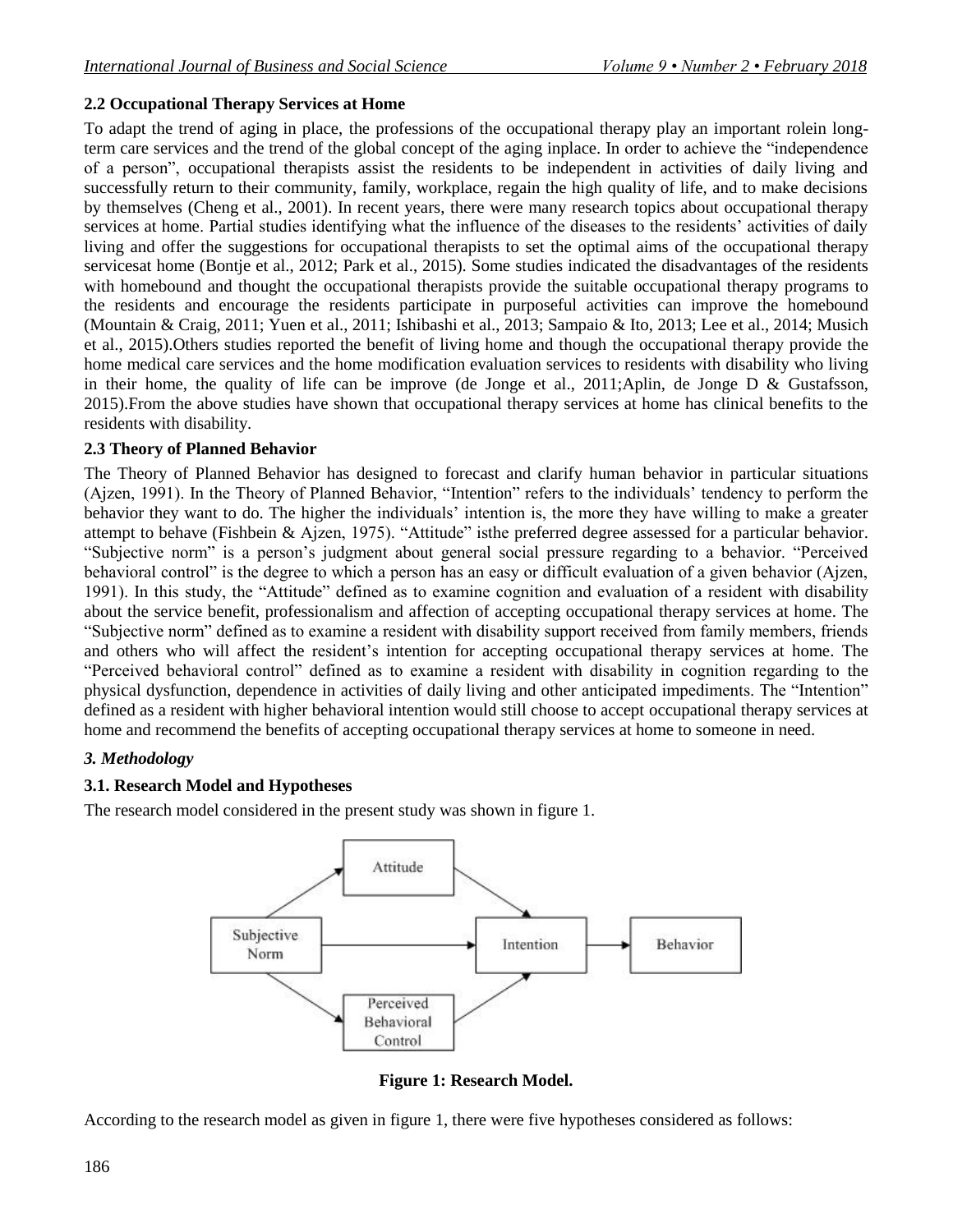- **H1**. Attitude of residents with disability plays a positive role in affecting intention regarding to accept occupational therapy services at home.
- **H2**. Subjective norm of residents with disability plays a positive role in affecting intention regarding to accept occupational therapy services at home.
- **H3**. Perceived behavioral control of residents with disability plays a positive role in affecting intention regarding to accept occupational therapy services at home.
- **H4**.Attitude of residents with disability have a mediation effect between residents" subjective norm and the intention.
- **H5**. Perceived behavioral control of residents with disability has a mediation effect between residents" subjective norm and the intention.

#### **3.2 Data Collection**

In this study, we obtained approval from the Chiayi City Occupational Therapists Association (Approval No.33).The sample data was collected from the latest post- service questionnaires database of residents who have accepted occupational therapy services at home provided by Chiayi City Occupational Therapists Association. We received the latest post- service questionnaires data and the items from the Chiayi City Occupational Therapists Association. The items of post-service questionnaires were being measured on a five-point Likert-type scale to indicate respondents' agreement or disagreement with survey items. The level of agreements in the Likert-type scale utilized responses from 1 to 5, where 1: Strongly Disagree; 2: Disagree; 3: neither Agree nor Disagree; 4: Agree; 5: Strongly Agree. Finally, we obtained 198 valid data.

#### **3.3 Data Analysis**

In this study, we classified the items of post-service questionnaire for each construct based on the concepts drawn from related literature, and jointed effort by two experienced occupational therapists and a professional scholar addressed with content validity. Seven items for "Attitude" scale were classified based on the works by Ajzen (1991) as well as Blackwell, Engel and Miniard (2001). Five items for "Subjective norm" were classified based on the works by Ajzen (1991) and Kanuk and Schiffman (2000). Five items for "Perceived behavior control" were classified on the basis of the works by Ajzen (1991) as well as Taylor and Todd (1995). Four items for "Intention" were classified on the basis of the works by Ajzen (1991) and Zeithaml, Berry and Parasuraman (1996). Furthermore, six items including gender, age, marital status, educational level, social welfare and caregiver were all designed to collect in the demographic information. In the process of data analyses, we deleted three items not conform to the Nunnally"s (1978) suggestion. If an item with standardized factor loading lower than 0.5, with value of corrected item to total correlation lower than 0.5,and the value of Cronbach's alpha if item deleted greater than value of Cranach"s alpha, the item should be deleted. The latest items for each construct contains seven items for "Attitude", four items for "Subjective norm", four items for "Perceived behavior control", three items for "Intention" and six items for collecting the demographic information. In this study, in order to identify the causal relationship of the variables, all of the data analyses were conducted using the SPSS version 18.0.Statistical analyses contain with descriptive analysis, factor analysis, reliability analysis, independent sample T test and one-way analysis of variance (ANOVA) and regression analysis.

#### *4. Analysis and Interpretations*

#### **4.1 Demographic Information**

Among the 198valid data, 52.02 percent of the respondents were female and 91.41% were above 65 years old. 46.97percent of the respondents were married, and 34.34% were illiterate. About seventy-two percent of the respondents belong to general households, and most caregivers were family members of residents with disability. Detailed description of the respondents' characteristics was shown in table 1.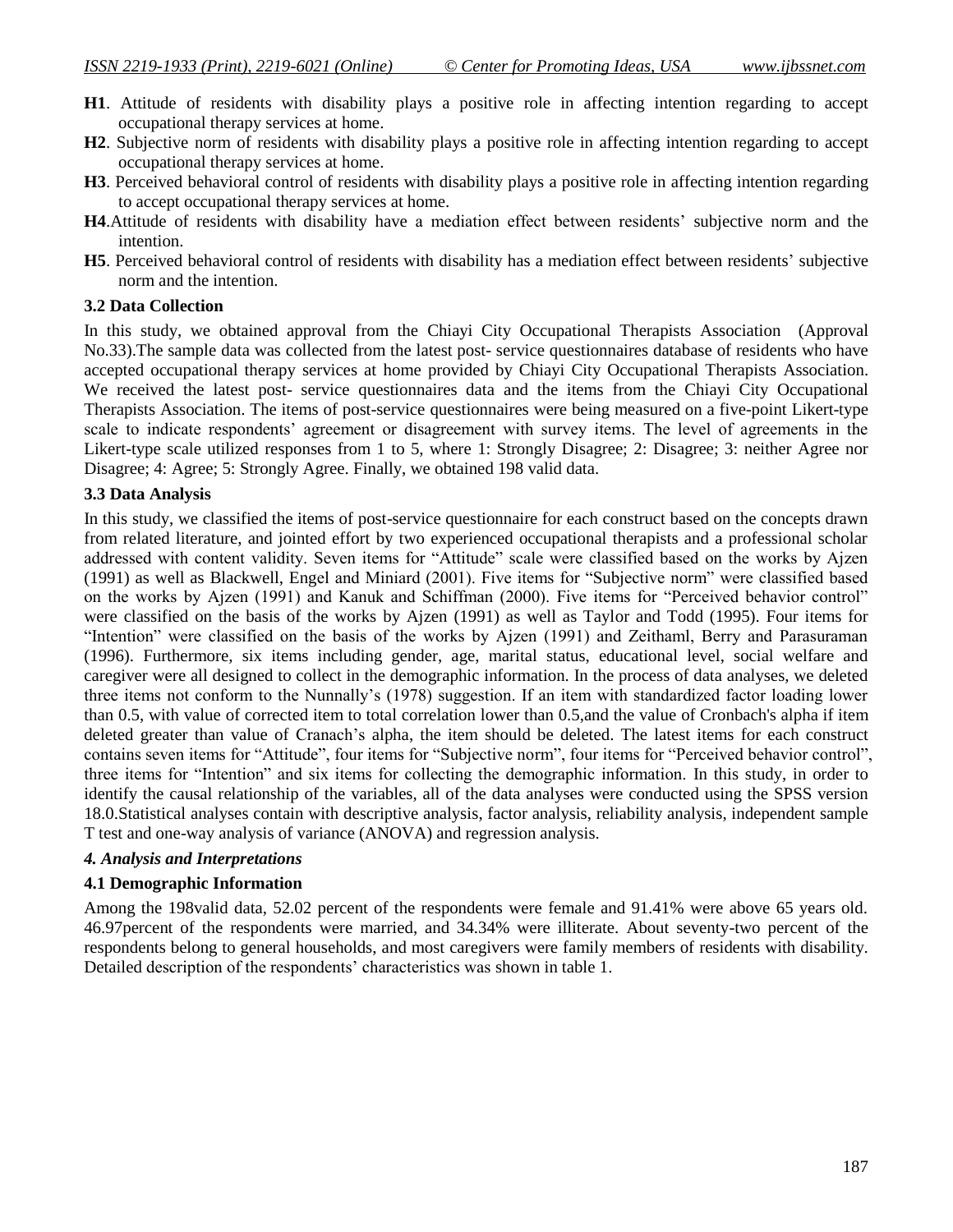| Measure                  | Item                         | Frequency       | Percent |
|--------------------------|------------------------------|-----------------|---------|
| Gender                   | Male                         | 95              | 47.98   |
|                          | Female                       | 103             | 52.02   |
| Age                      | Below 49 (contained) years   | 9               | 4.55    |
|                          | $50-64$ years                | $\overline{8}$  | 4.04    |
|                          | $65-69$ years                | 22              | 11.11   |
|                          | 70-74 years                  | 25              | 12.63   |
|                          | 75-79 years                  | 53              | 26.77   |
|                          | 80-84 years                  | 38              | 19.19   |
|                          | 85-89 years                  | 27              | 13.64   |
|                          | Above 90 (contained) years   | 16              | 8.08    |
| <b>Marital</b> status    | Married                      | 93              | 46.97   |
|                          | Single                       | 24              | 12.12   |
|                          | Widowed                      | $\overline{79}$ | 39.90   |
|                          | Divorce                      | $\overline{2}$  | 1.01    |
| <b>Educational level</b> | Illiterate                   | 68              | 34.34   |
|                          | Literacy                     | 16              | 8.08    |
|                          | Elementary school            | 54              | 27.27   |
|                          | Junior high school           | 26              | 13.13   |
|                          | Senior high school           | 18              | 9.09    |
|                          | Above college (contained)    | 16              | 8.08    |
| Social welfare           | General households           | 143             | 72.22   |
|                          | Middle-low income households | 24              | 12.12   |
|                          | Low income households        | 31              | 15.66   |
| Caregiver                | Self                         | 9               | 4.55    |
|                          | Spouse                       | 49              | 24.75   |
|                          | Son                          | 50              | 25.25   |
|                          | Daughter in law              | 26              | 13.13   |
|                          | Daughter                     | 37              | 18.69   |
|                          | Parents                      | 6               | 3.03    |
|                          | Others                       | $\overline{21}$ | 10.61   |

**Table 1: Sample Demographic Information**

#### **4.2 Factor Analysis and Reliability Analysis**

The Kaiser-Meyer-Olkin (KMO) value and Bartlett's test of sphericity are employed to exam the variable suitability for factor analysis. According to Kaiser(1974) suggestion, the KMO value should be greater than0.7 and represents the lower net correlation coefficient, thus the more common factor among the different construct the more suitable for factor analysis. In this study, KMO value of attitude is 0.928, subjective norm is 0.819, perceived behavioral control is 0.775 and intention is 0.763, each construct"s KMO value is greater than0.7 and Bartlett's test of sphericity is significant that implies it is suitable for factor analysis. The results of factor analysis for each construct were shown in table2. For the seven items of attitude, all the factor loadings are greater than0.5 and threaten value is 6.639with sum of variance explained of 94.848%.All the factor loadings are greater than0.5and the eigen value is 2.863with sum of variance explained of 71.584% for the four items of subjective norm. For perceived behavioral control, the four factor loadings are greater than0.5 and the eigen value is 3.054withsum of variance explained of 76.340%. The three factor loadings are greater than0.5 and the eigenvalue is 2.780with sum of variance explained of 92.678% for intention. All the items should not be deleted, and one principal factor was extracted for each construct. To examine the reliability, Cronbach's alpha was conducted for each construct. According to the literature suggested, the value of Cranach's alpha should be greater than 0.7, representing a higher internal consistency. From table 2, all the values of Cranach's alpha are greater than 0.7, which implies a high degree of internal consistency.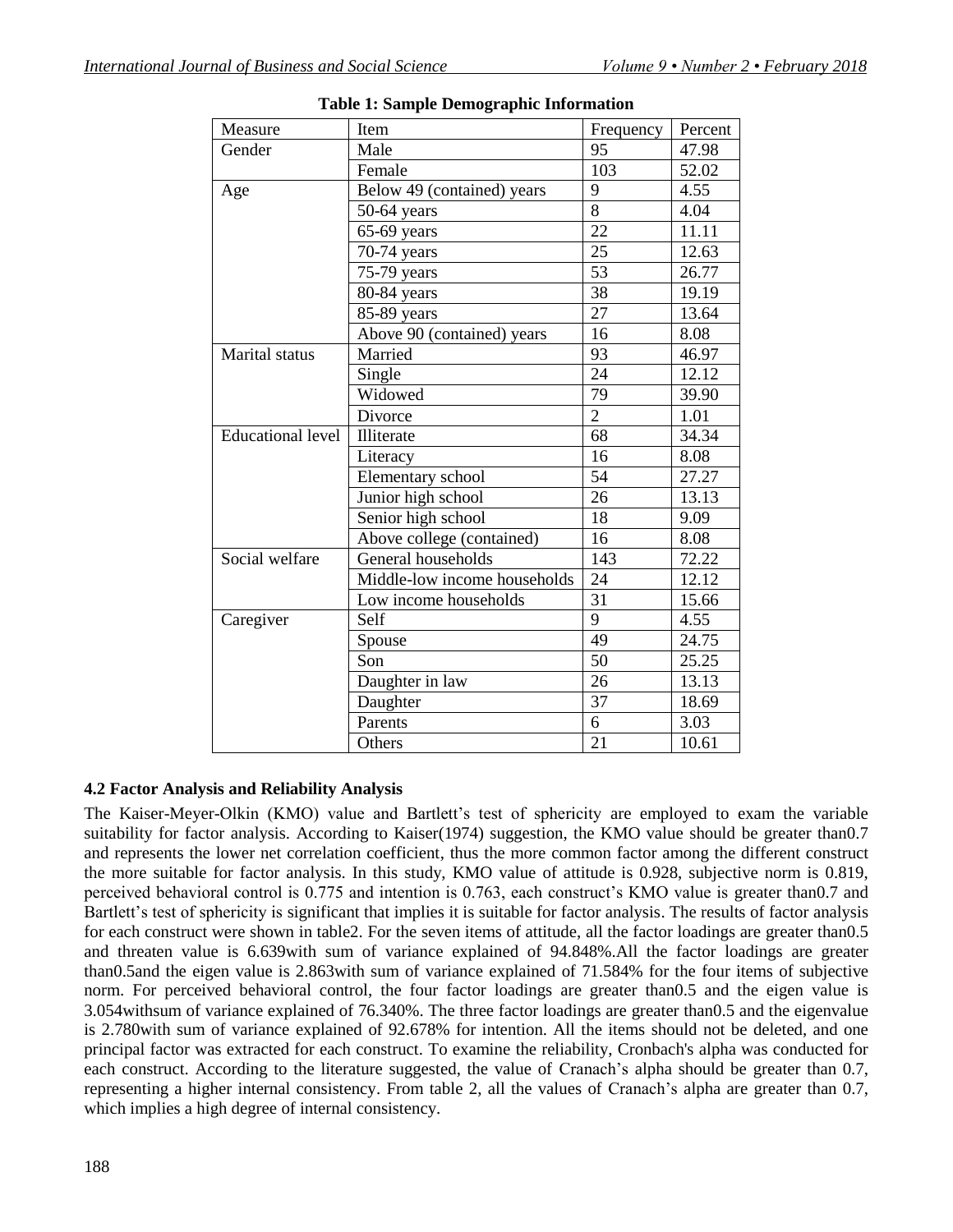| Construct               | Item                                                                                                                                                                 | <b>Factor Analysis</b> |       | Reliability |          |
|-------------------------|----------------------------------------------------------------------------------------------------------------------------------------------------------------------|------------------------|-------|-------------|----------|
|                         |                                                                                                                                                                      | Factor                 | Eigen | $\%$<br>of  | Analysis |
|                         |                                                                                                                                                                      | Loading                | Value | Variance    |          |
| Attitude                | Occupational therapy services at home can reduce the<br>caregiver's loading.                                                                                         | 0.989                  | 6.639 | 94.848%     | 0.991    |
|                         | Occupational therapy services at home can improve the<br>relationship of family members.                                                                             | 0.987                  |       |             |          |
|                         | Occupational therapy services at home can fit the<br>resident's real need.                                                                                           | 0.979                  |       |             |          |
|                         | Occupational therapy services at home can maintain the<br>Resident's esteem.                                                                                         | 0.977                  |       |             |          |
|                         | Occupational the rap is tcanlink with other professions for<br>residents                                                                                             | 0.969                  |       |             |          |
|                         | Occupational therapist service attitude eissatis factory.                                                                                                            | 0.966                  |       |             |          |
|                         | Occupational therapy services at home can improve the<br>quality of life.                                                                                            | 0.950                  |       |             |          |
| Subjective<br>norm      | staff's<br>Medical<br>recommendation<br>will<br>affect<br>the<br>willingness to accept the occupational therapy services at<br>home.                                 | 0.872                  | 2.863 | 71.584%     | 0.863    |
|                         | Support by friends and relatives will affect the willingness<br>to accept the occupational therapy services at home.                                                 | 0.855                  |       |             |          |
|                         | Care manager's recommendation will affect<br>the<br>willingness to accept the occupational therapy services at<br>home.                                              | 0.850                  |       |             |          |
|                         | Support by family members will affect the willingness to<br>accept the occupational therapy services at home.                                                        | 0.805                  |       |             |          |
| Perceived<br>behavioral | Accept the occupational therapy services at home due to<br>Physical dysfunction.                                                                                     | 0.929                  | 3.054 | 76.340%     | 0.884    |
| control                 | Accept the occupational therapy services at home due to<br>activities of daily living dependent.                                                                     | 0.913                  |       |             |          |
|                         | Chiayi City Occupational Therapists Association can<br>provide timely, suitable and convenient occupational<br>therapy services at home.                             | 0.841                  |       |             |          |
|                         | The amount of government subsidies will affect the<br>resident's will in gness to accept the occupational therapy<br>services at home.                               | 0.807                  |       |             |          |
| Intention               | I want to recommend the benefits of occupational therapy<br>services at home to people in need.                                                                      | 0.973                  | 2.780 | 92.678%     | 0.952    |
|                         | I would still choose to accept occupational therapy<br>services at home providing by Chiayi City Occupational<br>Therapists Association rather than other providers. | 0.964                  |       |             |          |
|                         | I would still choose to accept occupational therapy<br>services at home if I need.                                                                                   | 0.951                  |       |             |          |

#### **Table 2: Results of Factor Analysis and Reliability Analysis**

#### **4.3 Means Analysis**

Means analysis including independent sample T test and one-way ANOVA was done to determine if the demographic characteristics were statistically significant difference for each construct.

Independent sample T test was adapted for gender, and one-way ANOVA with Scheffe"s test of post-hoc comparisons was conducted for the remaining demographic items. The statistically significant differences were considered while p<0.05.Among the six demographic items, the educational level of the residents with disability was significant related to the construct of subjective norm and intention. For construct of subjective norm, the mean of the educational level of illiterate was higher than those who were literacy. The reasonable explanation is when the residents with disability demand to accept occupational therapy services in their home and forth illiteracy, they need their family or others to assist them for required application procedures.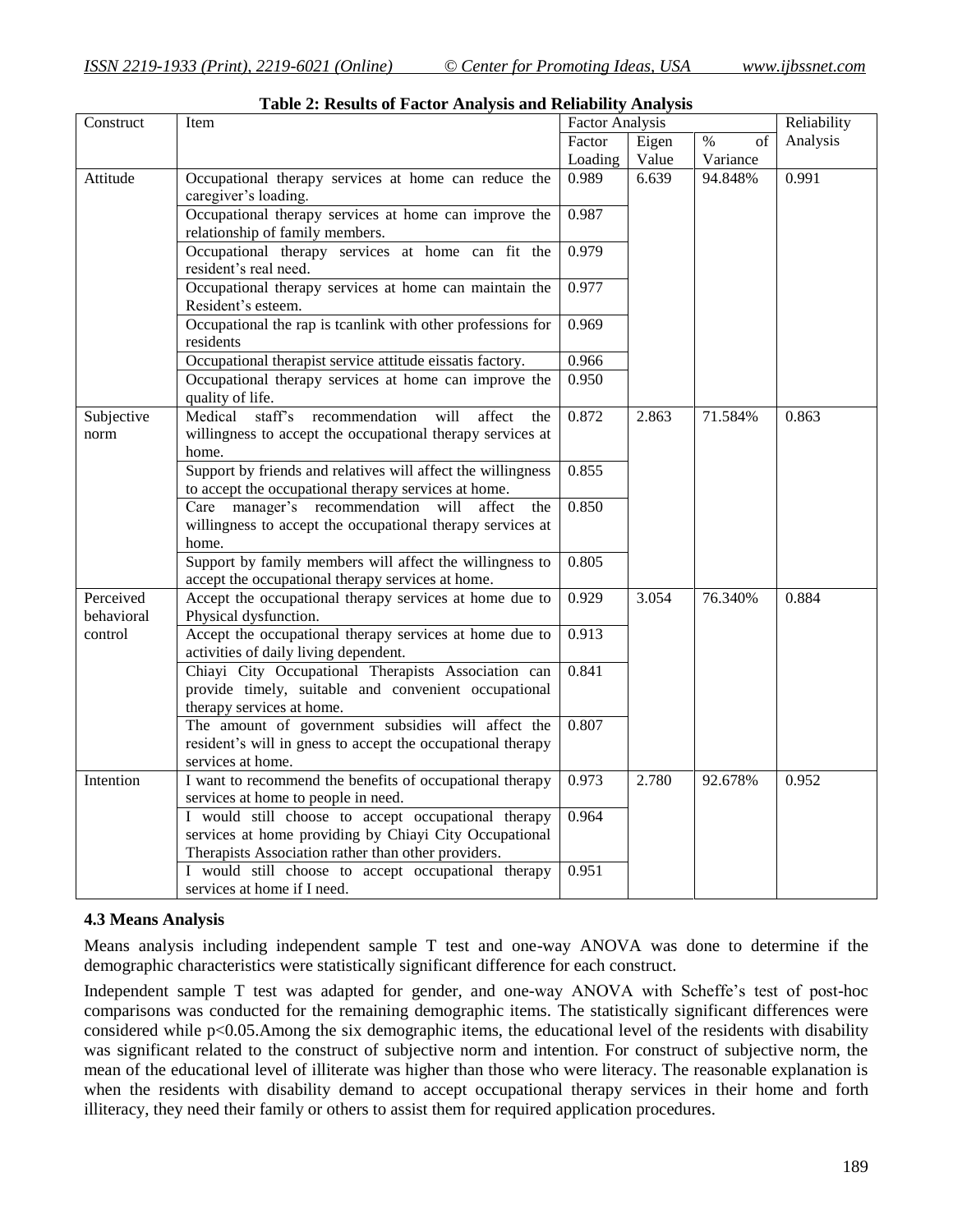Therefore, the assistance received from family members, friends and others who wound affect the intention of residents with disability to accept occupational therapy services at home. For construct of intention, the mean of educational level of illiterate was higher than those whom graduated from elementary school and these graduated from elementary school were higher than those graduated from senior high school. The reasonable explanation is when the educational level of a resident with disability is illiterate or elementary school, the ability to seek health care resources is poor. Therefore, when the government provides the resources of occupational therapy services at home, the residents' with educational level of the illiterate or elementary school has higher intention to accept occupational therapy services at home. The results of revealed is the educational level has an important influence on the residents with disability accepting occupational therapy services at home.

### **4.4Regression Analysis**

The five research hypotheses were tested by using regression analysis. As shown in table 3 and table 4, the standardized coefficients of attitude, subjective norm and perceived behavioral control of residents with disability were respectively given by0.904, 0.793 and 0.849. All the results were statistically significant, so the three research hypotheses under consideration were not rejected. Finally, the attitude, subjective norm and perceived behavioral control of residents with disability all positively affected their intention regarding to accept occupational therapy services at home.

Four steps of analyzing mediation effect were established according to suggestions from past literature. First, we should identify that the independent variable is significant correlated with the dependent variable. Second, we should identify that the independent variable is significant correlated with the mediator. Third, we should identify that the mediator is significant correlated with the dependent variable. The last, we should build the mediator"s mediation effect between independent variable and dependent variable (Baron and Kenny, 1986).It is considered that there are significant correlations between subjective norm and the intention of residents, between subjective norm and attitude, and between attitude and intention. Compare model 1 and model 4in table 3, the coefficient of subjective norm declined from 0.793 to 0.226. So, we conclude that attitude has a partial mediation effect between residents "subjective norm and the intention.

| Dependent Variable   | Intention  | Attitude   | Intention  | Intention   |
|----------------------|------------|------------|------------|-------------|
| Independent Variable | Model 1    | Model 2    | Model 3    | Model 4     |
| Subjective norm      | $0.793***$ | $0.779***$ |            | $0.226$ *** |
| Attitude             |            |            | $0.904***$ | $0.727***$  |
| $\mathbf R$          | 0.793      | 0.779      | 0.904      | 0.915       |
| $R^2$                | 0.629      | 0.607      | 0.817      | 0.837       |
| adj $\mathbf{R}^2$   | 0.627      | 0.605      | 0.816      | 0.835       |
| F-value              | 331.762    | 302.240    | 873.025    | 499.914     |

**Table 3: Mediation Effect Analysis (Mediator: Attitude)**

 $*_{p}$ <0.05,  $*_{p}$ <0.01,  $*_{p}$ <0.001

There are significant correlations between subjective norm and the intention of residents, between subjective norm and perceived behavioral control, and between perceived behavioral control and intention. Compare model 1 and model 4in table 4, the coefficient of subjective norm declined from 0.793 to 0.249.So, we conclude that perceived behavioral control has a partial mediation effect between resident's subjective norm and the intention.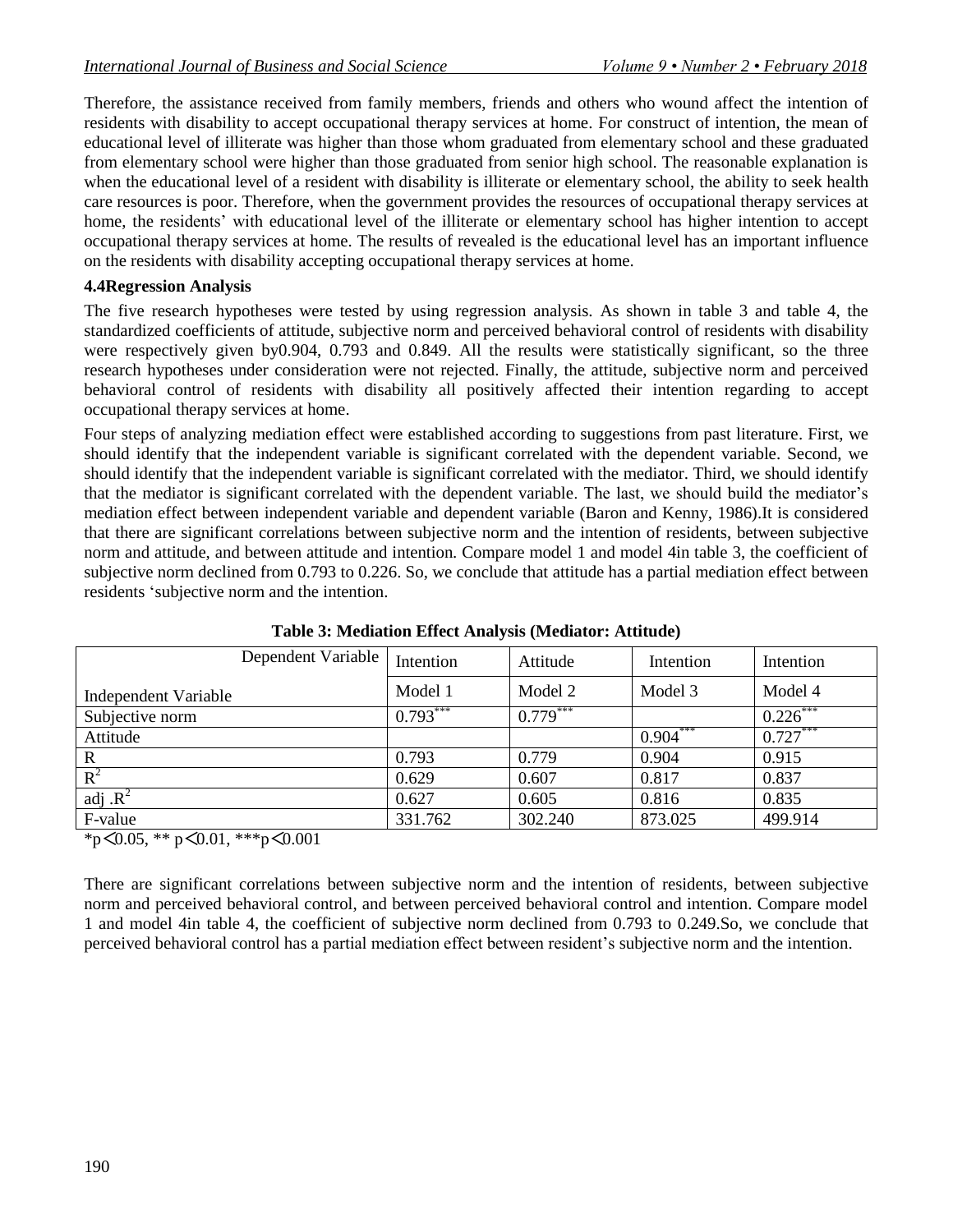| Dependent Variable           | Intention  | Perceived  | Intention  | Intention  |
|------------------------------|------------|------------|------------|------------|
|                              |            | Behavioral |            |            |
|                              |            | Control    |            |            |
| Independent Variable         | Model 1    | Model 2    | Model 3    | Model 4    |
| Subjective norm              | $0.793***$ | $0.855***$ |            | $0.249$ ** |
| Perceived behavioral control |            |            | $0.849***$ | $0.636***$ |
| $\mathbf R$                  | 0.793      | 0.855      | 0.849      | 0.859      |
| $R^2$                        | 0.629      | 0.731      | 0.721      | 0.737      |
| adj $\mathbf{R}^2$           | 0.627      | 0.730      | 0.719      | 0.735      |
| F-value                      | 331.762    | 533.439    | 505.352    | 273.539    |

**Table 4: Mediation Effect Analysis (Mediator: Perceived Behavioral Control)**

\*p<0.05, \*\* p<0.01, \*\*\*p<0.001

#### **4.5Interpretations**

Empirical results from this study offer us some knowledge about how the six demographic items of the residents with disability will affect the attitude, subjective norm, perceived behavioral control and intention. The empirical results revealed that the lower educational level the residents with disability accepted, the poorer abilitythey have to complete application procedures of accepting occupational therapy services in their home. In order to improve the influence by the educational level of residents with disability, the government can provide a friendly diverse healthcare resources and convenient services to help them improving the intention of residents.

Simultaneously, it offers us some knowledge of how the attitude, subjective norm and perceived behavioral control will influence the intention of residents with disability. The intention of residents with disability to accept occupational therapy services at home were affected positively by the construct of attitude, subjective norm and perceived behavioral control. In particularly, the construct of attitude plays the greatest role in affecting the residents" intention. Among the seven items of attitude, the highest influenced factor loading is "Occupational therapy services at home can reduce the caregiver's loading", followed by "Occupational therapy services at home can improve the relationship of family members" and "Occupational therapy services at home can fit the resident's real need." Moreover, seemingly from the table 2. Traditionally in Taiwan, most of the care loading falls on family members and the long-term family caregiver"s burden may cause the crisis of family relationship. In order to reduce the caregivers' daily loading, occupational therapists need to enhance the caregivers' skills for taking care of the residents such as transferring, knowledge of disease, communication technique, emotion control skills and so on. With the help of occupational therapists, residents and caregivers can improve their quality of life and family relationship. Occupational therapists should identify the demand of the residents with disability to help them realize the situation what they faced and effectively integrate the related service resources for improving their occupational performance. With the friendly, kind and suitable interventions in time, the residents can go outside more instead of confining themselves at home owing to the environmental, physical, and psychological reasons. The residents can steadily improve their quality of life and recognize the benefit of accepting occupational therapy services at home."Medical staff"s recommendation will affect the willingness to accept the occupational therapy services at home" is the highest factor loading among the four items of subjective norm. When the residents face their disability, the support or suggestions coming from the people who they trust will influence their intention to accept occupational therapy services at home, especially the suggestions coming from the medical staffs. Occupational the rapists have to actively to share their clinical treatment experience, publish clinical empirical findings and so on to communicate with other medical staffs. That would make other medical staffs more willingness to refer the case to occupational therapists. Among the four items of perceived behavioral control, the highest factor loading is regarded as "Accept the occupational therapy services at home due to physical dysfunction", followed by "Accept the occupational therapy services at home due to activities of daily living dependent" and "Chiayi City Occupational Therapists Association can provide timely, suitable and convenient occupational therapy services at home". Residents might be aware of their poor abilities and expect to improve their quality of life through friendly provider's services. From the item of "The amount of government subsidies will affects the resident's willingness to accept the occupational therapy services at home", it appears that the government subsidies and residents" financial condition will influence their intention to accept occupational therapy services at home.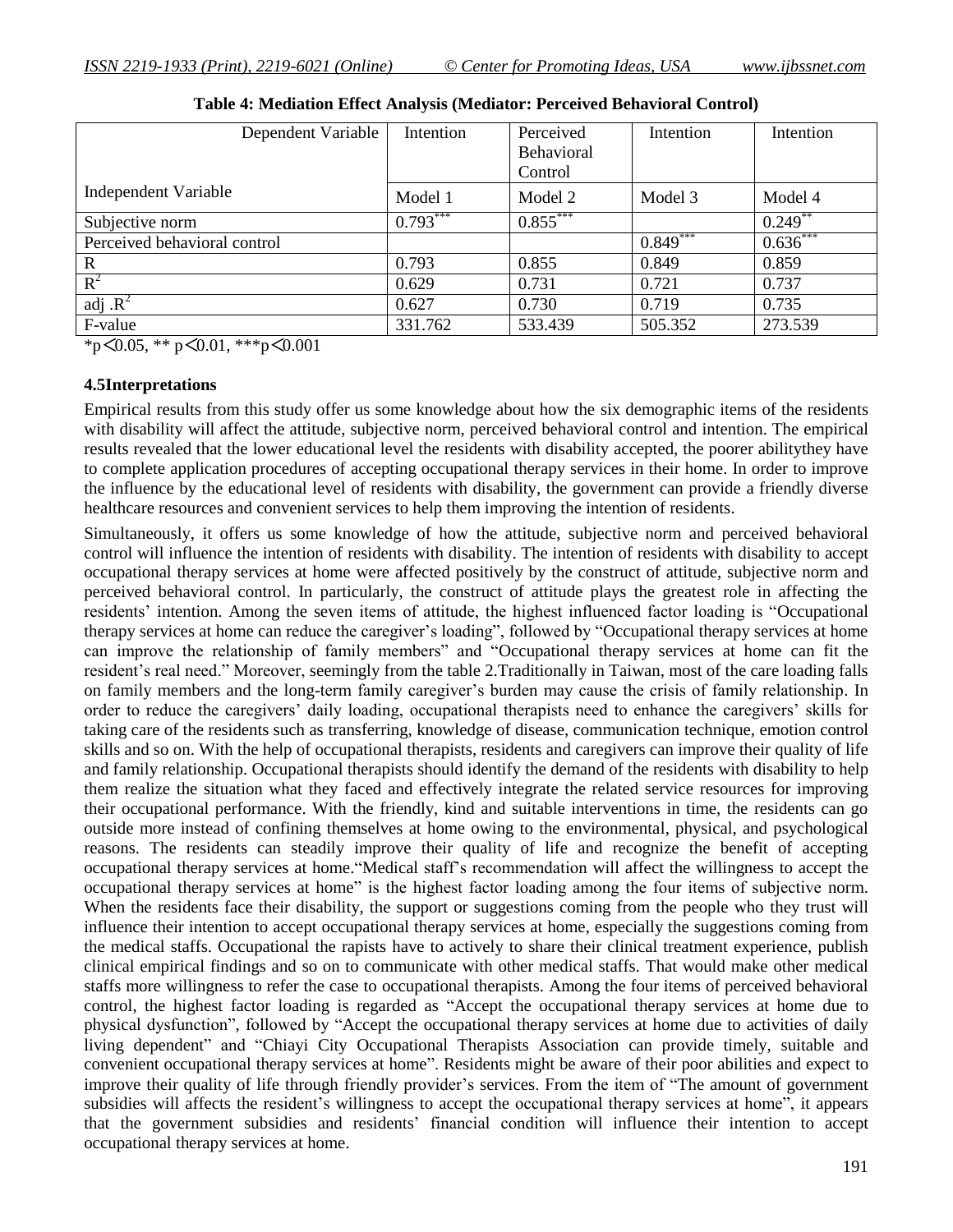Finally, the item of "I want to recommend the benefits of occupational therapy services at home to people in need" is the highest factor loading among the three items of intention. Residents would like to share their experience to others about the benefit of accepting occupational therapy services at home. From the items of "I would still choose to accept occupational therapy services at home providing by Chiayi City Occupational Therapists Association rather than other providers" and "I would still choose to accept occupational therapy services at home if I need" show that if the residents promise in affirmation of occupational therapy services provide from the Chiayi City Occupational Therapists Association. Chiayi City Occupational Therapists Association can develop their loyal residents and beat the competition from other services providers.

Furthermore, the construct of attitude and perceived behavioral control have a partial mediation effect between the residents" subjective norm and the intention. Although the support from family members, friends and other else will affect the residents' intention to accept occupational therapy services at home, the degree of influence will be decline by the residents' Positive or negative evaluation, awareness of self-efficacy and ease or difficult to access the external resources.

### *5. Conclusions*

There are many differences of occupational therapy services" work environments between working at the residents" home and in the hospital. Occupational therapists should work under the limited equipment and spaces to provide the optimal professional services. Our findings from the study offer an important clinical application to implement occupational therapy services at home. First, mastering the needs of residents and caregivers, providing the efficient, real-time and convenient service helps to increase the residents" professional approval and loyalty. Second, Proactive communication with other professionals staffs helps to enhance professional of occupational therapy. Third, patience, active, friendly and kind service helps to improve the medical relationship. Last, in order to increase the intention of residents to accept occupational therapy services at home, it is quite important for the applicant to get the reasonable subsidization and convenient services provided by public sectors.

### *6. Recommendations for Future Research*

In view of the needs of long-term care gradually increased, home-based therapy is a current trend in long-term care services in Taiwan. The present study was therefore carried out to explore the occupational therapy services practiced at home. Because of the cross-sectional design of the study, future researches could be conducted with longitudinal data. In addition, the sample data was gathered within Chiayi area in Taiwan, so the results cannot be broadly generalized to other areas. In future study, someone maybe interested to investigate whether the differences exist or not in the different areas.

# *7. References*

- Ajzen, I. (1985). From intention to action: A theory of planned behavior. In Action-Control: From Cognition to Behavior. (Kuhl, J. & Beckmann, J., Eds., 11-39). New York: Springer-Verlag.
- Ajzen, I. (1991). The theory of planned behavior. Organizational Behavior and Human Decision Processes, 50, 179-211.
- Aplin, T., de Jonge, D. &Gustafsson, L.(2015). Understanding home modifications impact on clients and their family"s experience of home: A qualitative study. Australian Occupational Therapy Journal, 62, 123–131. doi: 10.1111/1440-1630.12156
- Baron, R. M. & Kenny, D. A. (1986).The moderator-mediator variable distinction in social psychological research: conceptual, strategic, and statistical considerations. Journal of Personality and Social Psychology, 51(6), 1173-1182.
- Blackwell, R. D., Miniard, P.W. & Engel, J. F. (2001). Consumer Behavior(9th ed.).Australia: South-Western/Thomson Learning.
- Bontje, P., Asaba, E., Tamura, Y. &Josephsson, S. (2012). Japanese older adults" perspectives on resuming daily life during hospitalization and after returning home. Occupational Therapy International, 19, 98-107.doi: 10.1002/oti.329
- Chapparo, C., &Ranka, J. (1997a). The occupational performance model (Australia): Adescription of constructs and structure. In J. Ranka& C. Chapparo (Eds.),Occupational performance model (Australia) (pp. 1-22). Sydney: Total PrintControl.
- Cheng, S., Cheung, S. H., Wong, D., Pang, A., Chui, D., Chan, E. &Tse, G.(2001). Survey of performance standards of community occupational therapy service in Hong Kong. Hong Kong Journal of Occupational Therapy,11,5-9.